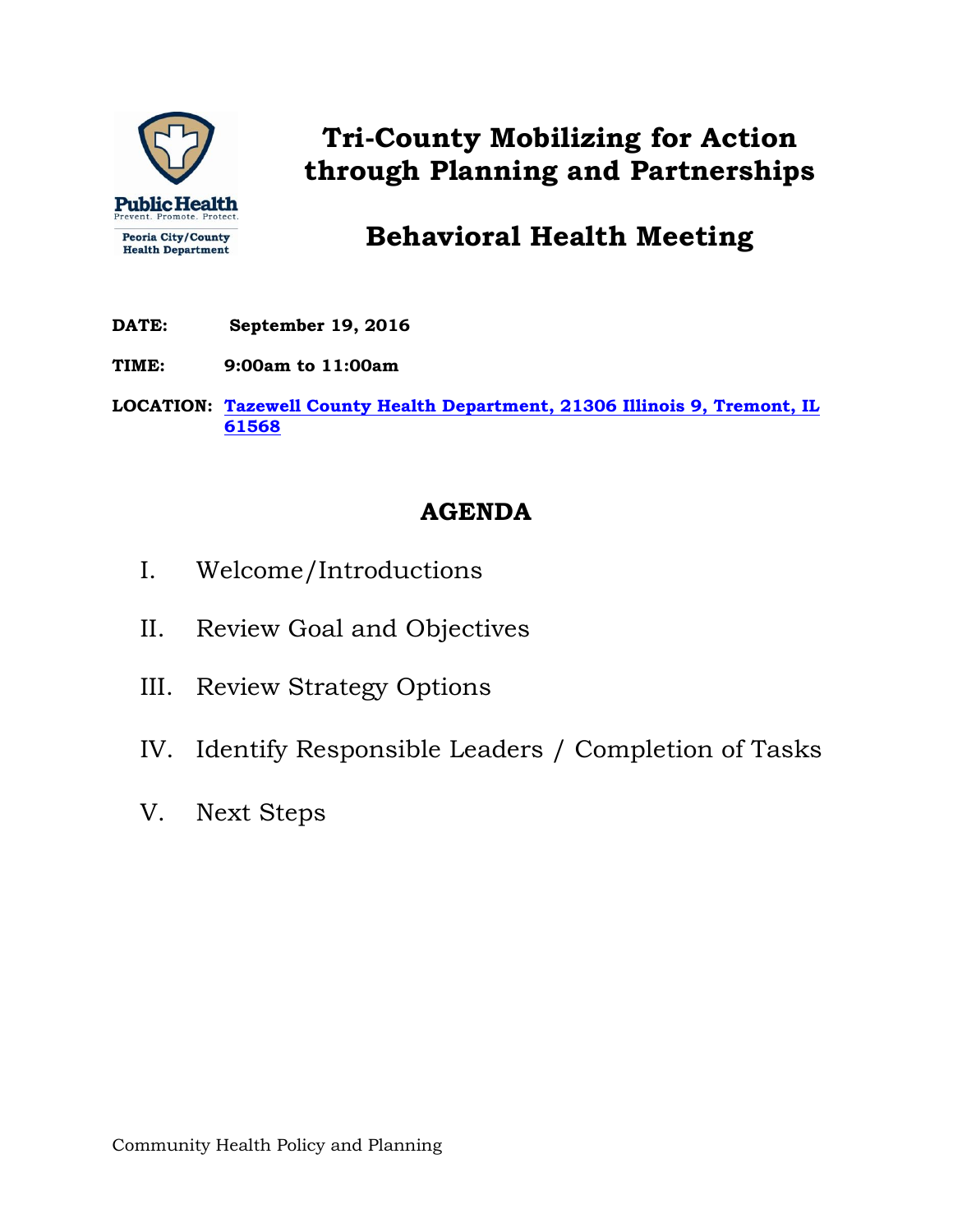

**MAPP Behavioral Health** Subcommittee

91)<br>19

Monday, September 19, 2016 Date:

9am-11am Time:

Tazewell County Health Department, Tremont, IL Location:

 $D\ell$ urieu $|a|$ roes 3. net 309-477-270 madamson@peoriacounty.org bith ssperremmtes. Com  $tan(4\,002.\,c)$ Kjohnston periorgov.org Mancy. hi Anen a united way. ory  $\frac{1}{2}$   $\frac{1}{2}$   $\frac{1}{2}$   $\frac{1}{2}$  $\frac{1}{10}$  creases that **Contact Information** taudner 2.  $\frac{1}{2}$ Heart of IL United Way, Child Care MAPOI Vation Brian UNITYPOINT HEALTH Organization Peana Police y<br>M  $252$ TOHD PCCHD Fanàn Melissa Adlumson BUZANNE SPETIES  $515102$ outswyer Lefzco  $H$ , nnen'  $\overleftrightarrow{\mathbb{Z}}$ Jardmer Name Nancy 7. A 1) AMY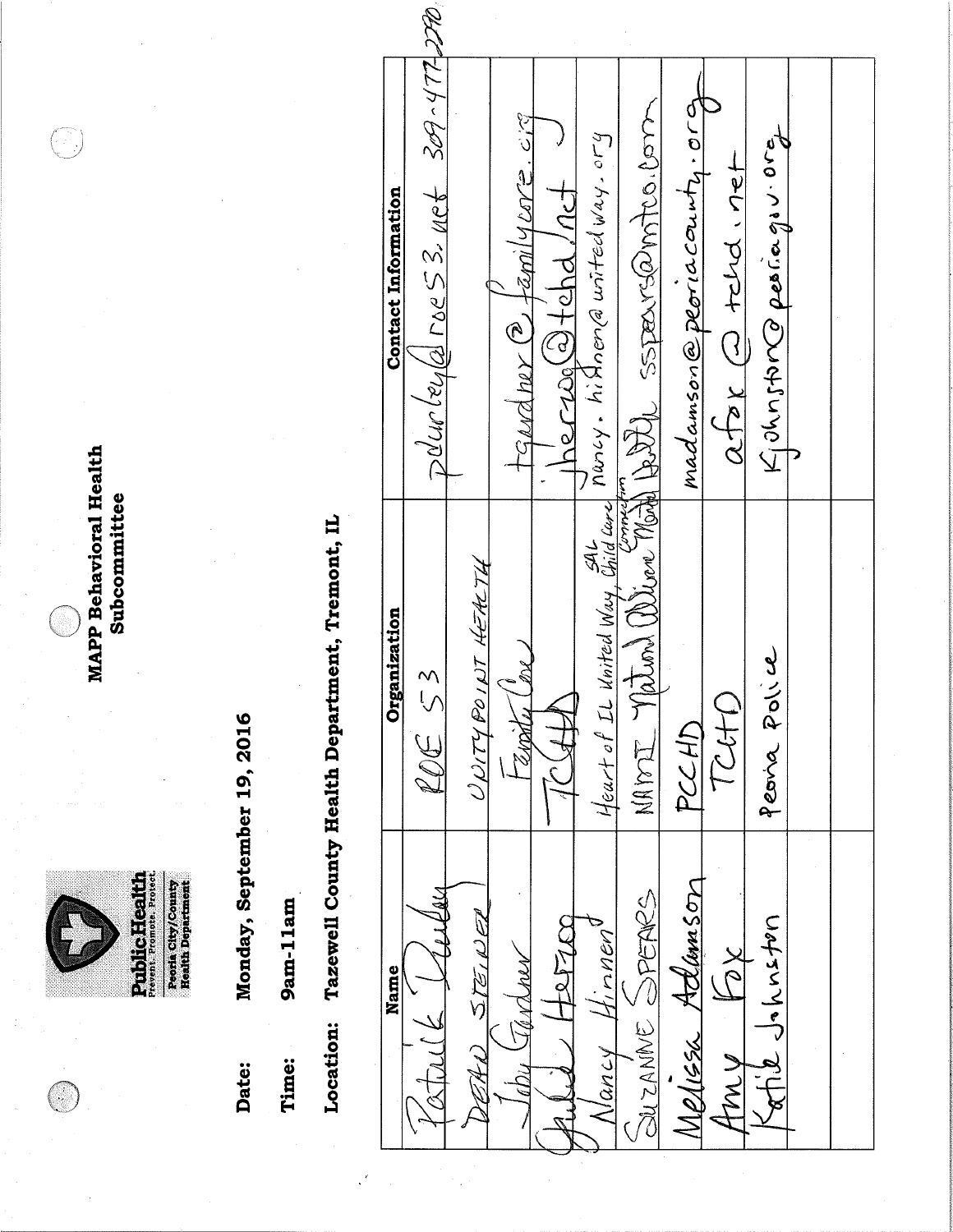

**MAPP Behavioral Health** Subcommittee

Ŧ.

Monday, September 19, 2016 Date:

9am-11am Time:

Tazewell County Health Department, Tremont, IL Location:

Vurilyn.c.oertley@ostherlthare.otg Michael. in wiss @ osfrequencent. Sin Staron Bossuth Side Mission =049  $P_0$   $\alpha$  and  $P_1$   $\alpha$   $\alpha$   $\beta$   $\beta$   $\alpha$   $\beta$   $\beta$   $\gamma$   $\alpha$   $\beta$   $\alpha$   $\beta$   $\beta$   $\beta$   $\beta$ pan.montorale advecatebralth.com M KENNEDY @ hsc BEDRIA. CAL DIVYA, JOSHI @ OSFHEALTHCARE, ORG **Contact Information**  $k$  viets a + chd  $x$  of South Side Mission shelfer  $H\alpha h \neq c \leq$ TAZENVULLEDHOH Dept.  $\frac{\hbar\omega_{\mathrm{SM}}}{\hbar}$ HUMAN SERVICE CENTRA  $|OSE|$ OSF Saint Trances Organization bolvagte turela Christers Hogstal **USE** Jeeney  $M$ ine Kewitay  $M\sqrt{2e}$   $M\sqrt{15}$ TH N H Morthua Name INSON XXXA Sharan **MMI** Journie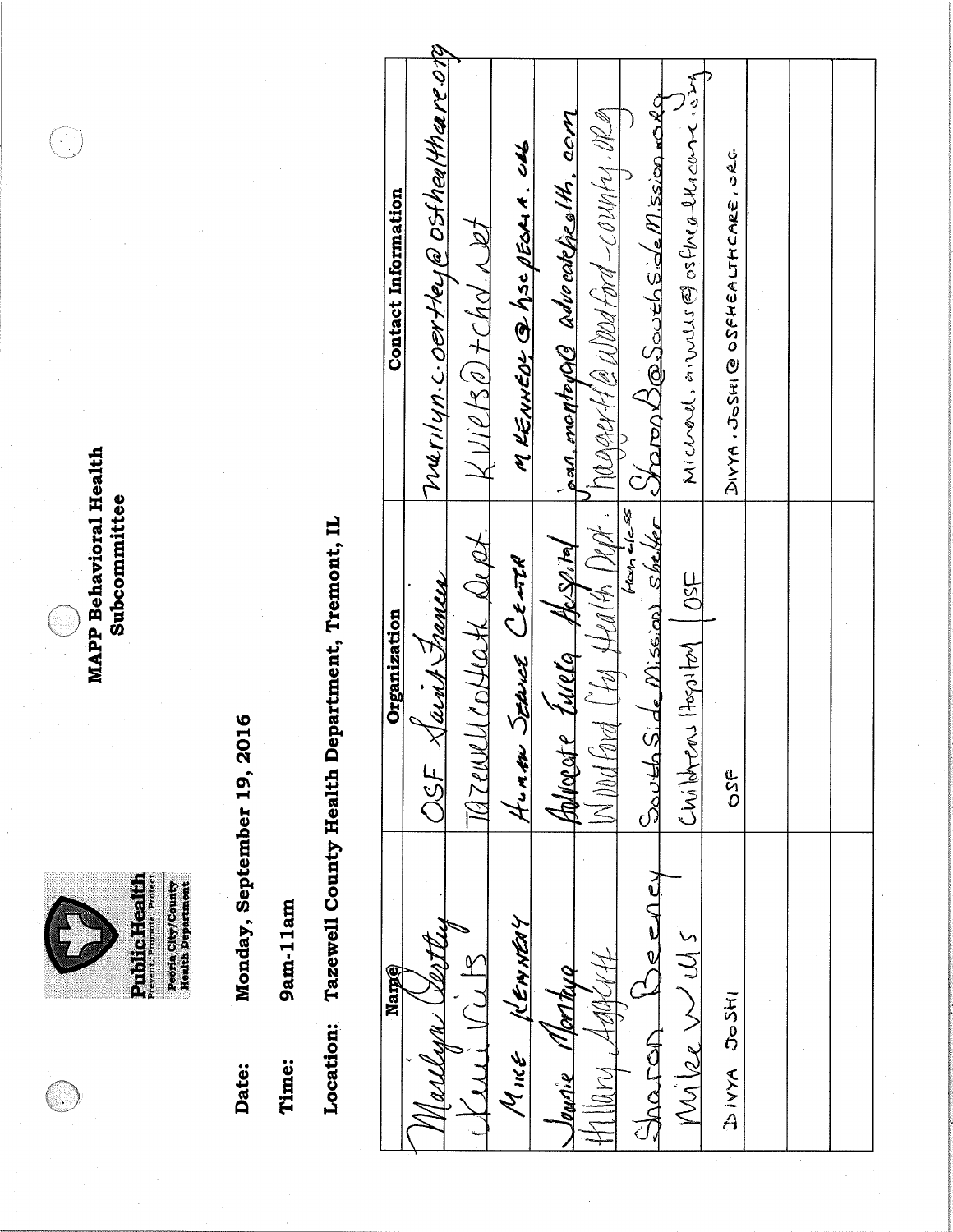

**MAPP Behavioral Health** Subcommittee

 $\left\langle \begin{array}{c} \lambda \\ \lambda \end{array} \right\rangle$ 

Monday, September 19, 2016 Date:

9am-11am Time: Location: Tazewell County Health Department, Tremont, IL

| <b>Contact Information</b> | sara@tchd.net | belawren a comscist. net   |  |  |  |  |  |
|----------------------------|---------------|----------------------------|--|--|--|--|--|
| Organization               | TUHD          | TriCawnty Illinois<br>NAMI |  |  |  |  |  |
| Name                       | Sara Oppenent | Beth Lawrence              |  |  |  |  |  |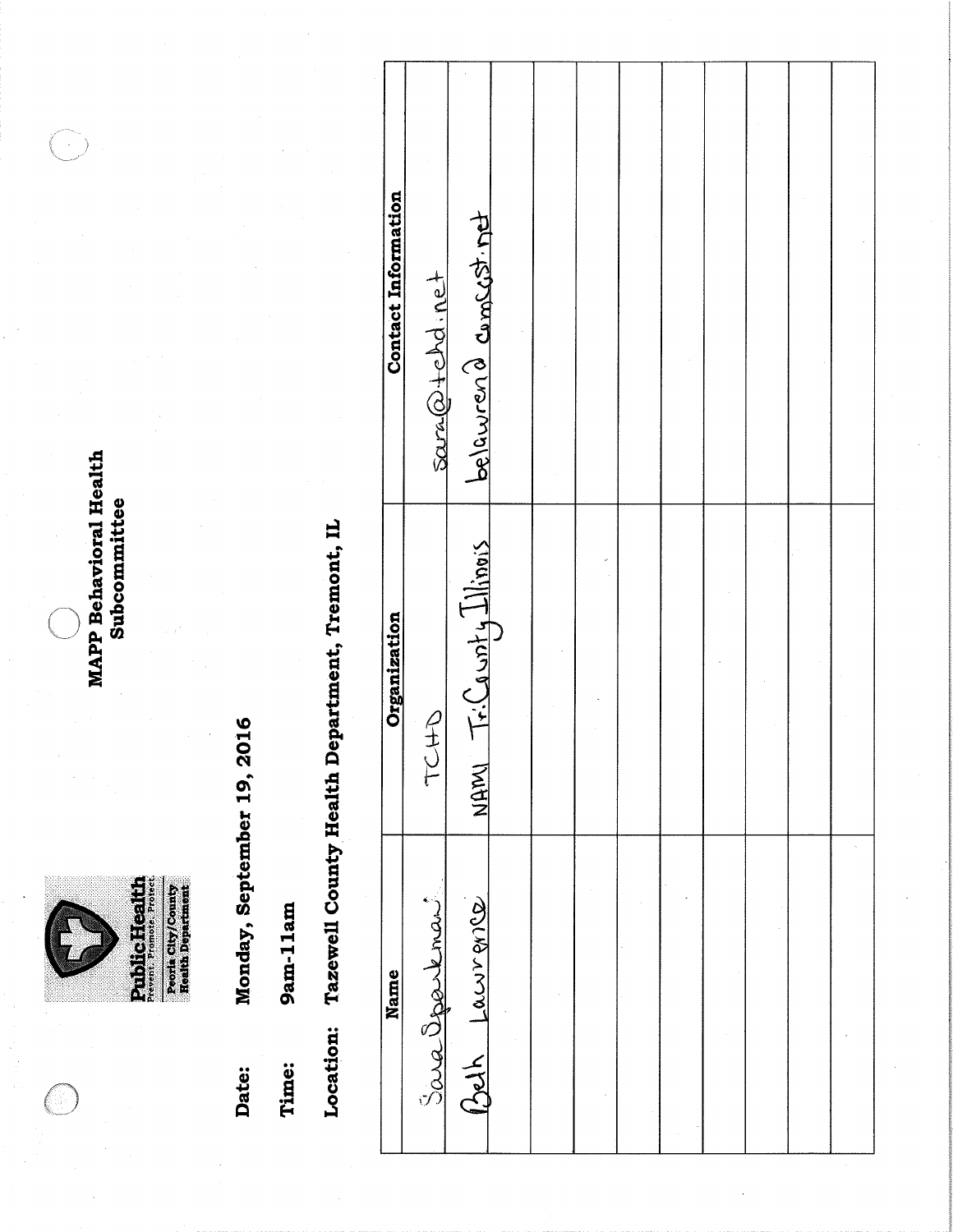

#### **Behavioral Health Meeting Tri-County MAPP**

**DATE:** Monday, September 19, 2016

**TIME:** 9:00am-11:00am

**PRESENT:** Patrick Durley (ROE 53), Dean Steiner (UPMP), Joby Gardner (Family Core), Julie Herzog (TCHD), Nancy Hinnen (HOI United Way), Suzanne Spears (NAMI), Melissa Adamson (PCCHD), Amy Fox (TCHD), Katie Johnson (Peoria Police), Marilyn Oertley (OSF SFMC), Kerri Viets (TCHD), Mike Kennedy (Human Service Center), Joanie Montoya (Advocate Eureka), Hillary Aggertt (WCHD), Sharon Beeney (South Side Mission), Mike Wells (Children's Hospital), Divya Joshi (OSF), Sara Sparkman (TCHD), Beth Lawrence (NAMI), and Monica Hendrickson (PCCHD)

#### **Goal/Objective/Strategy Finalization**

The meeting began with the review of the dashboard goals, objectives, and strategies. From the survey feedback, the subcommittee requested additional discussion on Goal 2, Strategy 4: Targeted truancy interventions. This strategy works at youth-focused interventions on healthy choices. The scientifically supported strategy's primary outcome is increased graduation attainment, with secondary benefits including reduction in substance abuse. The Regional Office of Education (ROE) is ultimately tasked in truancy reduction. With the inclusion of the strategy, the efforts by the ROE will be identified and supported, assisting in gap reductions and resource alignment. The finalized goals, objectives, and strategies are attached.

#### **Responsible Leaders/Accountability**

After discussion of different ways to organize the committee; youth vs adult, strategy specific, goal areas, -it was determined to have a Behavioral Health Steering Committee. This committee represents healthcare, education, law enforcement, community agencies and taskforces across all three counties. The goal for the overall improvement process would be to re-invigorate the Partnership for a Healthy Community [\(www.healthyhoi.com\)](http://www.healthyhoi.com/) with all four areas of health reporting to the larger board.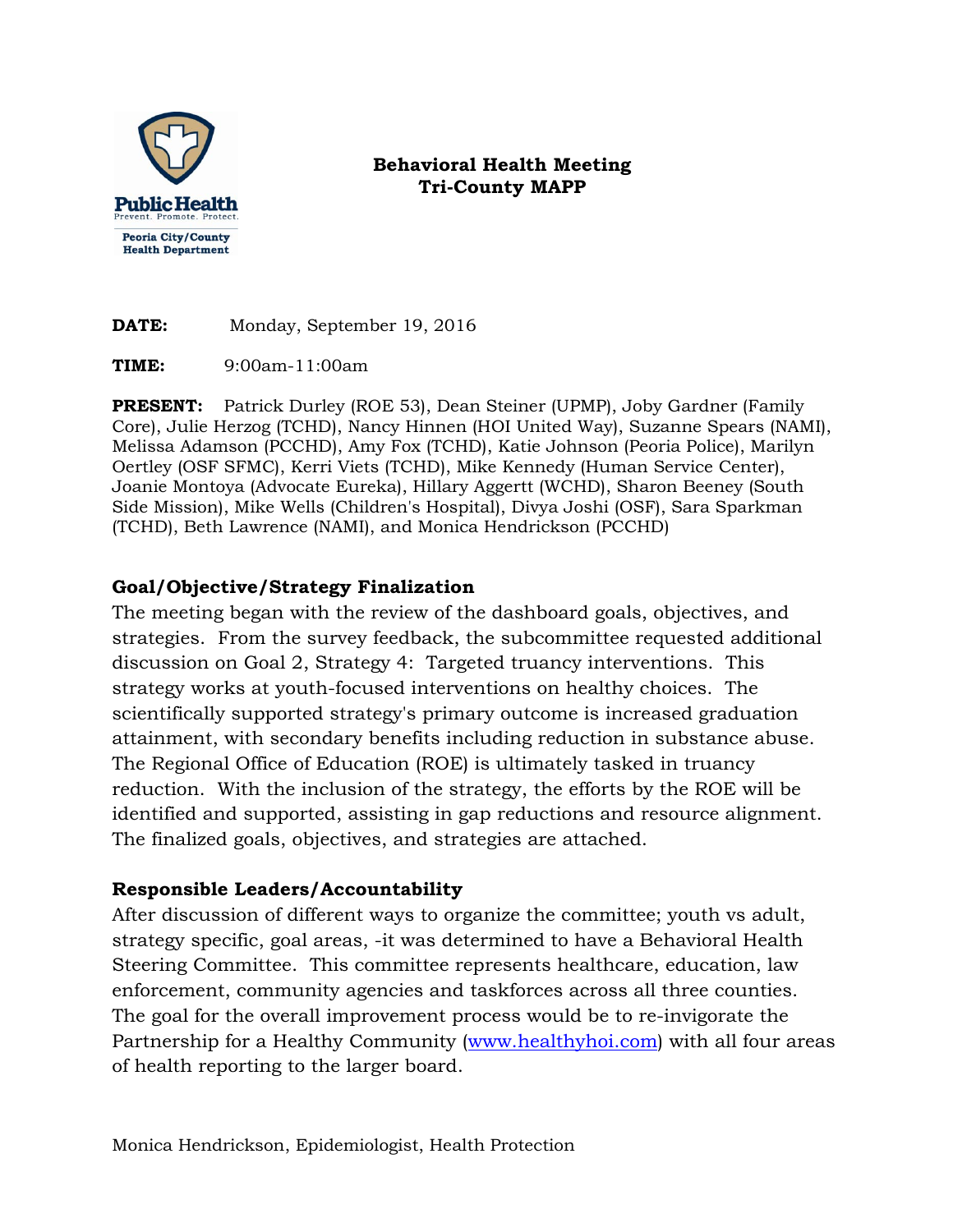

The next meeting will be scheduled with the Behavioral Health Steering Committee Members only. At which point there will be discussion on next steps including organizational and communication expectations.

Please begin submitting current work around the strategies and goals to be incorporated into the Improvement Plan.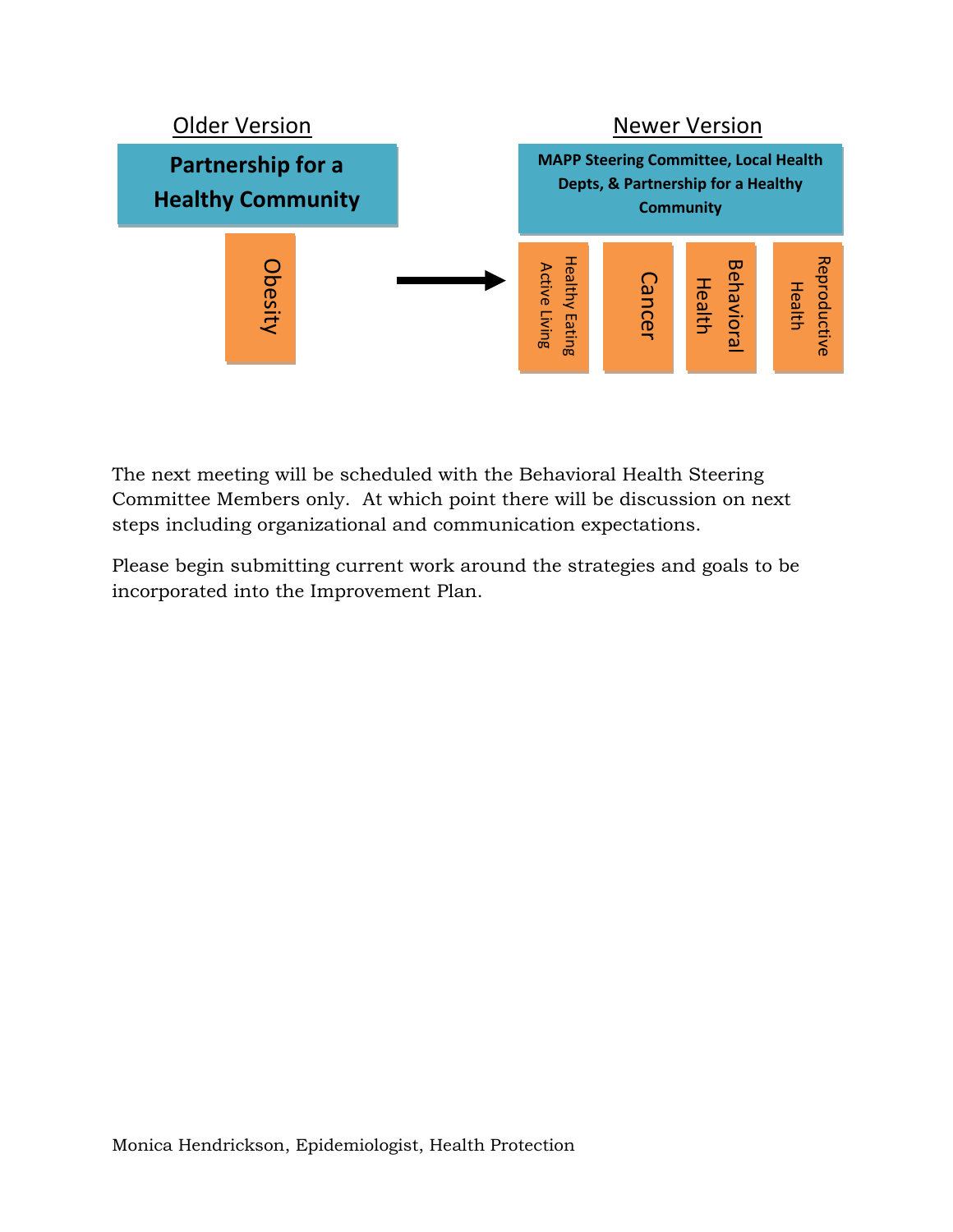# **MAPP Behavioral Health Subcommittee**

**Updated: 9/19/2016**

| Goal/Objective and<br><b>Strategies/Tasks</b>                                                                                 | <b>TIMELINE</b>                                                  | Responsible<br><b>Leaders</b> | <b>Performance</b><br><b>Indicators</b>                          | Status as of<br><b>MONTH</b><br><b>YEAR</b> | <b>NOTES</b> |  |  |  |  |
|-------------------------------------------------------------------------------------------------------------------------------|------------------------------------------------------------------|-------------------------------|------------------------------------------------------------------|---------------------------------------------|--------------|--|--|--|--|
| <b>GOAL 1: Improve Mental Health through prevention and access to</b><br>services for the residents of the tri-county region. |                                                                  |                               |                                                                  |                                             |              |  |  |  |  |
| Objective 1.1: Increase the proportion of adults reporting good<br>mental health from 72% to 80% by 2019.                     |                                                                  |                               |                                                                  |                                             |              |  |  |  |  |
| Objective 1.2: Reduce the suicide rate by 10% for the 11.0<br>deaths per 100,000 within the tri-county to 9.9 deaths per      | (In 2014, 40 deaths)<br>were attributed to<br>suicide self-harm) |                               |                                                                  |                                             |              |  |  |  |  |
|                                                                                                                               |                                                                  |                               | <b>Strategy 1: Behavioral Health Primary Care Integration</b>    |                                             |              |  |  |  |  |
| <b>Strategy 2: Culturally adapted healthcare</b>                                                                              |                                                                  |                               |                                                                  |                                             |              |  |  |  |  |
| <b>Strategy 3: Mental Health Benefits Legislation</b>                                                                         |                                                                  |                               |                                                                  |                                             |              |  |  |  |  |
|                                                                                                                               |                                                                  |                               | <b>Strategy 4: School-based Social and Emotional Instruction</b> |                                             |              |  |  |  |  |